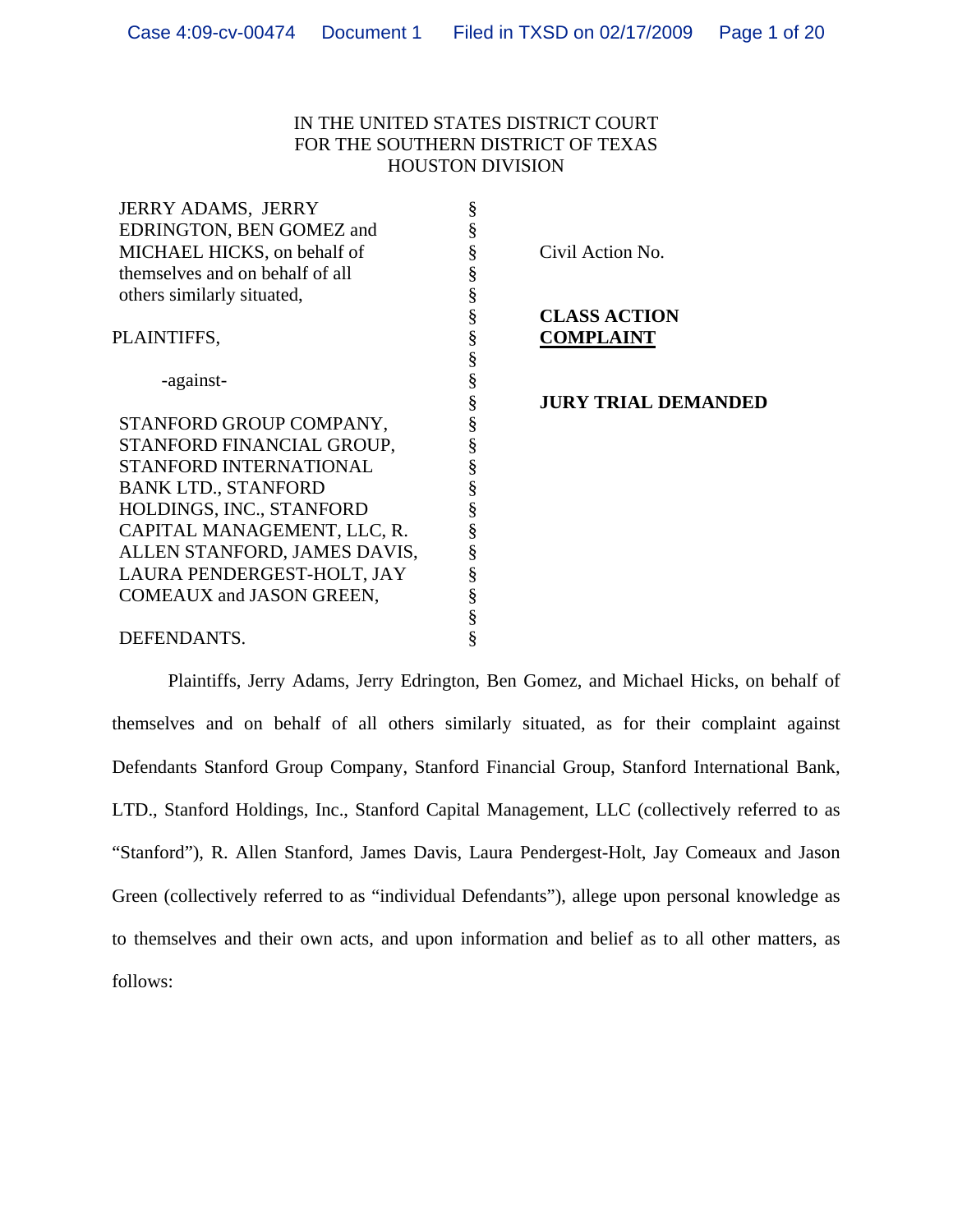#### **PRELIMINARY STATEMENT**

1. Stanford, and the individual Defendants, engaged or participated in the implementation of manipulative devices to falsely report investment returns to customers, made or participated in the making of false and misleading statements, and participated in a scheme to defraud, or a course of business that operated as a massive fraud or a deceit on its customers. Plaintiffs' claims include fraud based on misrepresentation in connection with the sale of securities in violation of the Securities Act of 1933 and the Securities Exchange Act of 1934. As a result of Defendants' wrongful conduct and scheme, thousands of investors placed millions of dollars into Stanford's managed portfolios, including the purchase of "depositor-secured" Certificates of Deposit, and have sustained significant financial losses.

2. This fraud was accomplished though the direction and active participation of the individual Defendants who knowingly violated Securities and Exchange Commission ("SEC") and FINRA regulatory provisions, and federal securities law. When certain employees of Stanford complained about discrepancies in certain investment results, Stanford, through its officers and directors (including the individual Defendants), knowingly attempted to "cover up" this information, opting instead to hide and obstruct the truth, and Stanford's duty of compliance with regulatory and statutory law, and its fiduciary duty of full and fair disclosure to its customers.

3. On or about February 17, 2009, the SEC filed its complaint in the United States District Court, Northern District, in Dallas, Texas, No. 3-09CV0298, alleging, *inter alia*, a myriad of false and misleading practices by Stanford and its individual officers and control persons, in violation of federal securities law. In response to the SEC's Application for Emergency Relief, the Honorable Reed O'Connor issued a Temporary Restraining Order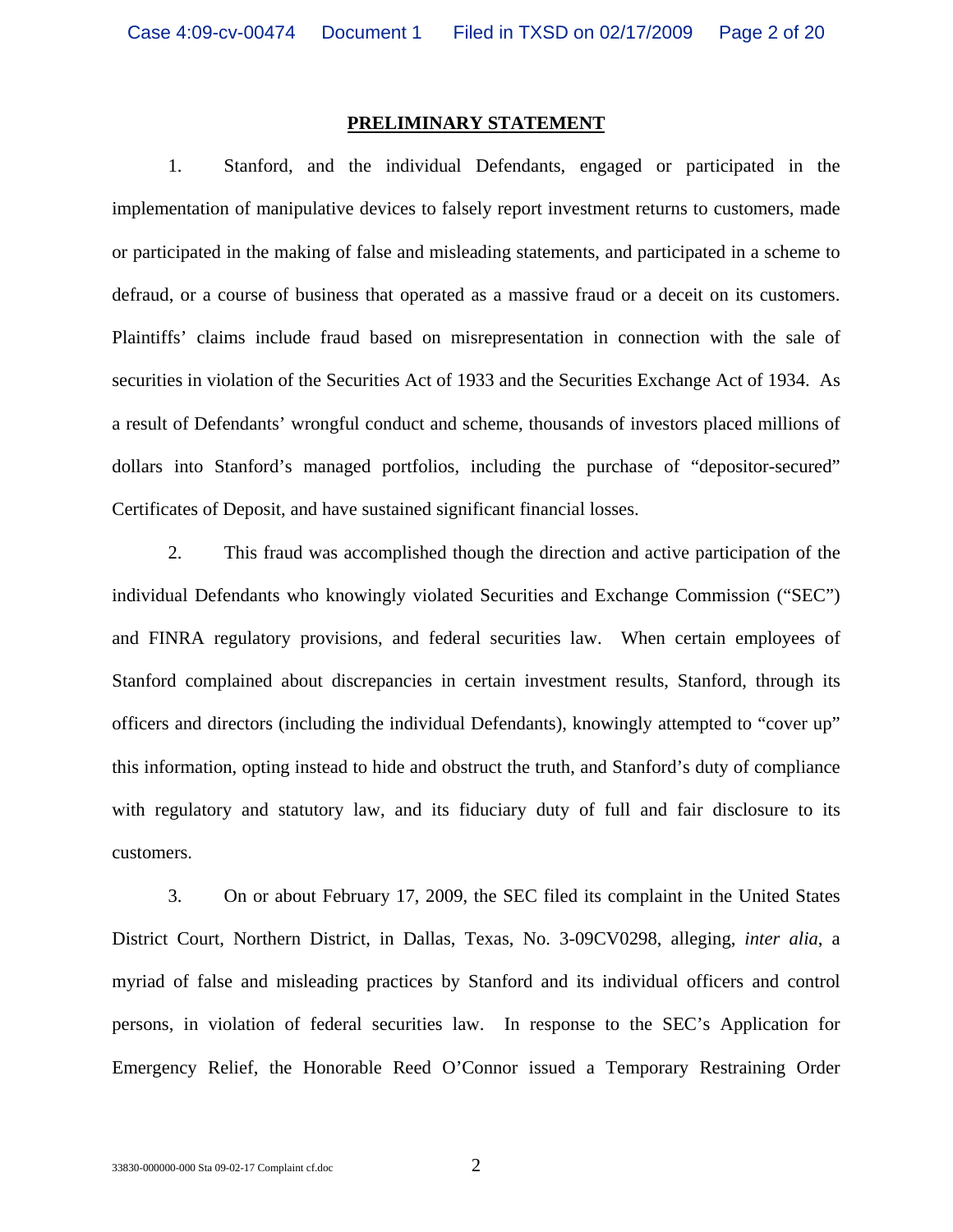enjoining further violation of federal securities law, freezing the assets of the certain Defendants, ordering the return of assets outside the United States to the jurisdiction of the federal court, and appointing a Receiver to marshal the assets of certain Defendants.

## **JURISDICTION AND VENUE**

4. The investments offered and sold by Stanford are "securities" under Section 2(1) of the Securities Act of 1933[15 U.S.C. § 77b], and Section 3(a)(10) of the Securities Exchange Act of 1934[15 U.S.C. § 78c].

5. This Court has jurisdiction over this action, and venue is proper, under Section 22(a) of the Securities Act of 1933[15 U.S.C.  $\S$  77 $v(a)$ ], and Section 27 of the Securities Exchange Act of 1934[15 U.S.C. § 78a].

6. Venue is proper pursuant to 28 U.S.C. § 1391(b) because the world headquarters of Stanford is located in Houston, Harris County, Texas. Further, a substantial part of the events giving rise to this claim, including solicitation of many individuals who became victims of Defendants' wrongful conduct occurred in the Southern District of Texas. Moreover, Defendants have, directly or indirectly, made use of the means or instruments of transportation and communication, and the means or instrumentalities of interstate commerce, or of the mails, in connection with the transactions, acts, practices, and courses of business alleged herein. A significant number of the transactions, acts, practices, and courses of business occurred in Stanford's world headquarters located in Houston, Texas.

## **PARTIES**

## **A. Plaintiffs**

7. Plaintiff, Jerry Adams, is an individual residing near Stillwell, Cherokee County, Oklahoma.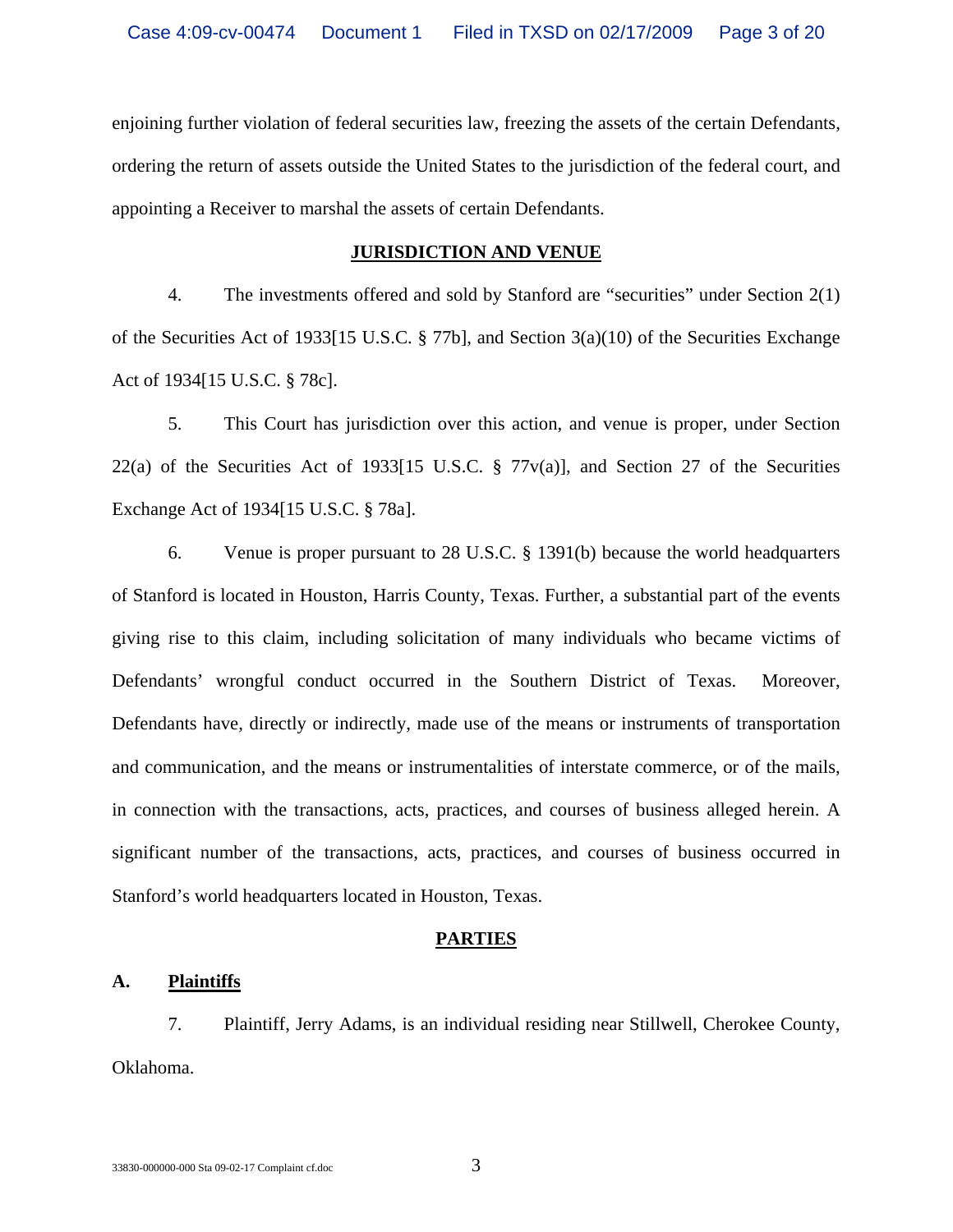8. Plaintiff, Milton Jerald Edrington, is an individual residing in Houston, Harris County, Texas.

9. Plaintiff, Ben Gomez, is an individual residing in Houston, Harris County, Texas.

10. Plaintiff, Michael Hicks, is an individual residing in Wimberley, Hays County, Texas.

#### **B. Defendants**

11. Defendant, Stanford Group Company ("SGC"), a Texas-based corporation registered with the SEC as a broker-dealer and investment adviser, has 29 affiliated offices. SGC's principal business consists of sales of securities issued by Stanford International Bank Ltd. ("SIB"), and marketed as certificates of deposit. SGC can be served with process at its principal place of business at 5050 Westheimer, Harris County, Texas.

12. Stanford Financial Group ("SFG") is a Florida corporation doing business in Texas. SFG can be served with process at its principal place of business at 5051 Westheimer, Harris County, Texas.

13. SIB, which is wholly owned by Defendant R. Allen Stanford purports to be a private international bank domiciled in St. John's, Antigua, West Indies. SIB does business in the State of Texas through its related Stanford entities, and can be served with process at 5051 Westheimer, Harris County, Texas.

14. Stanford Holdings, Inc. can be served with process at its principal place of business at 5050 Westheimer, Harris County, Texas.

15. Stanford Capital Management, LLC, a registered investment adviser, can be served with process at its principal place of business at 5050 Westheimer, Harris County, Texas.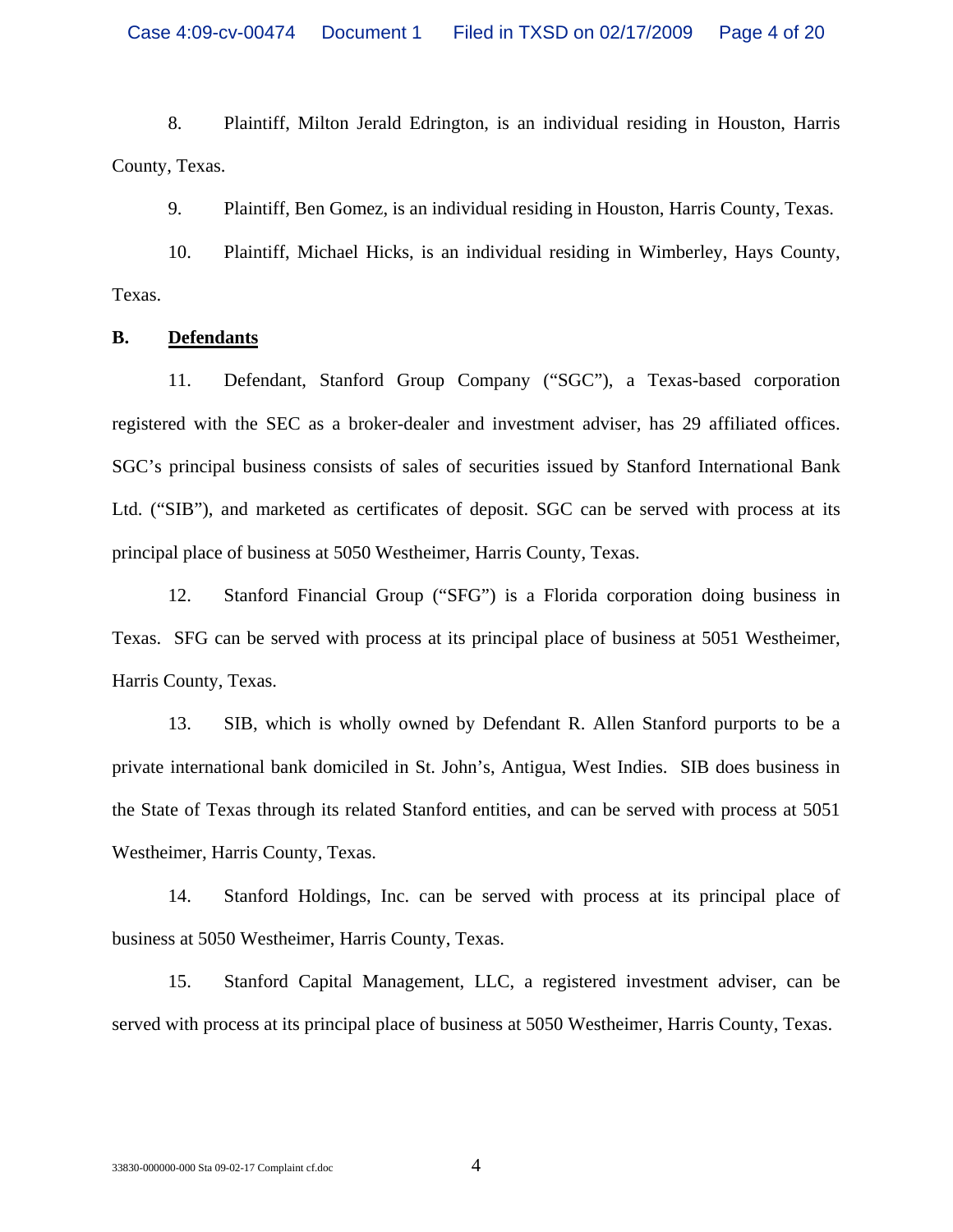16. R. Allen Stanford, a U.S. citizen, is the Chairman of the Board and sole shareholder of SIB and the sole director of SGC's parent company. R. Allen Stanford can be served with process at his principal place of business at 5050 Westheimer, Harris County, Texas.

17. James M. Davis, a U.S. citizen and resident of Baldwin, Mississippi who offices in Memphis, Tennessee and Tupelo, Mississippi, is a director and chief financial officer of SFG and SIB. James M. Davis can be served with process at his principal place of business at 5050 Westheimer, Harris County, Texas.

18. Laura Pendergest-Holt, is the Chief Investment Officer of SIB and its affiliate Stanford Financial Group. Laura Pendergest-Holt can be served with process at her principal place of business at 5050 Westheimer, Harris County, Texas.

19. Jay Comeaux is a director and Chief of Compliance for SGC. Jay Comeaux can be served with process at his principal place of business at 5050 Westheimer, Harris County, Texas.

20. Jason Green is the President of the Private Client Group of SGC. Jason Green can be served with process at his principal place of business at 5050 Westheimer, Harris County, Texas.

## **STATEMENT OF FACTS AND ALLEGATIONS RELEVANT TO ALL CAUSES OF ACTION**

#### **A. The Organization**

21. Stanford is composed of the above named U.S. companies and its flagship entity, an offshore bank known as Stanford International Bank, Ltd. ("SIB"). All of these companies are controlled by R. Allen Stanford, who is either the founder, chairman, and/or chief executive officer of all related Stanford companies.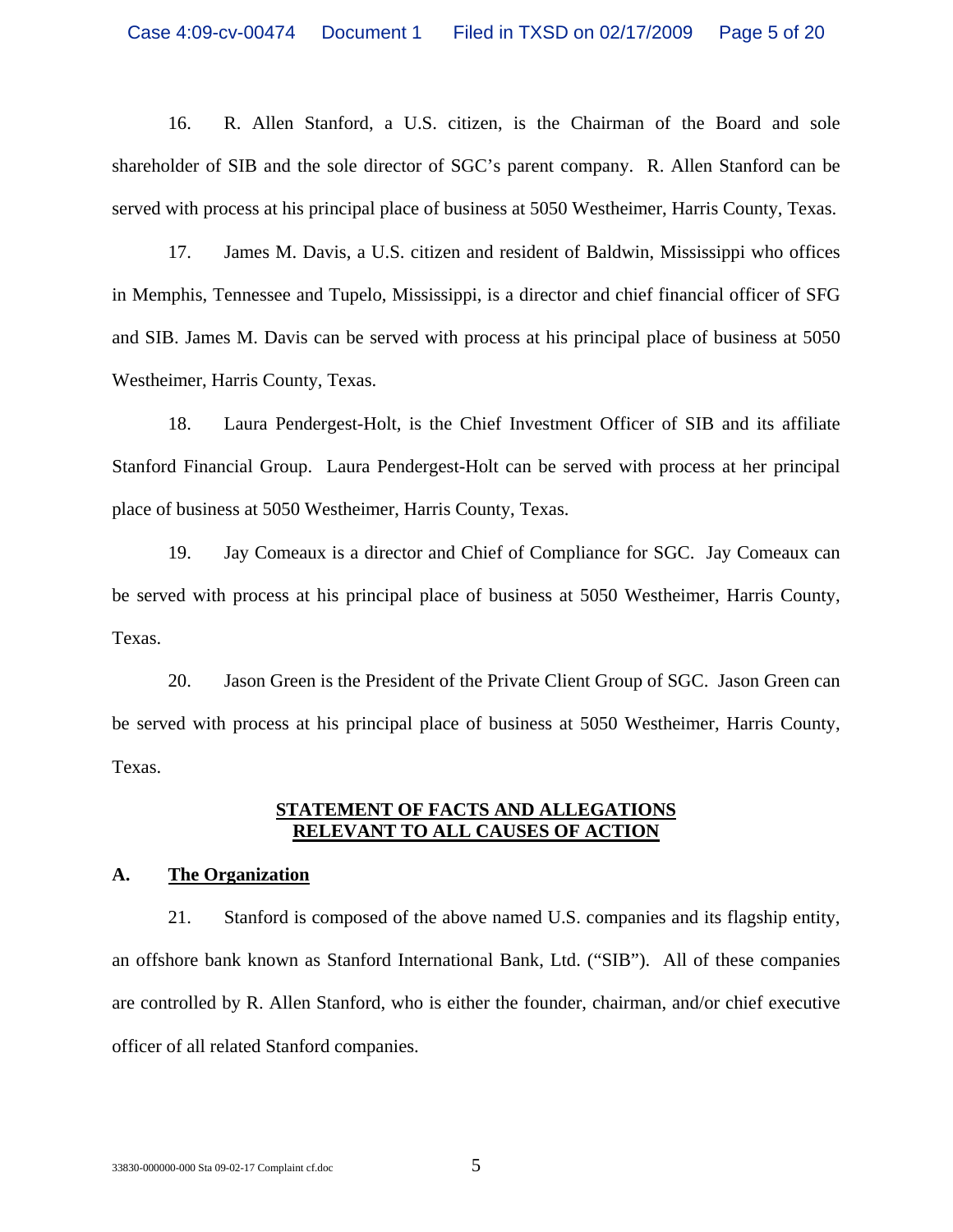22. R. Allen Stanford, 58, is a Texas billionaire with a reported net worth, according to Forbes, of an estimated \$2.2 billion, making him the  $205<sup>th</sup>$  on Forbes 2008 list of the richest people in the U.S. worldwide. He often refers to the meager beginnings of his father's insurance business in Mexia, Texas during the Depression, but he equally touts his prominent business and political influence in the twin island Caribbean nation of Antigua and Barbuda, where he was knighted as Sir Allen in 2006, and where his Antiguan-based offshore bank is located.

23. With reported assets of \$1 billion in 2001, SIB now has more than \$8.5 billion in total assets, according to the bank's report in December 2008. To do so, R. Allen Stanford and his key management engaged in a campaign to substantially increase SIB assets in Antigua by selling high-yield certificates of deposits to affluent U.S. investors through Stanford's network of U.S. companies. U.S. investors are actively solicited to purchase SIB-issued CDs through his array of affiliated companies. Stanford Group Company is owned by Stanford Group Holdings, Inc., which is in turn owned by R. Allen Stanford. For all practical and legal reasons, all related companies are owned and controlled by R. Allen Stanford.

#### **B. The Stanford International Bank**

24. R. Allen Stanford has created a complex web of affiliated companies that exist and operate under the brand Stanford Financial Group ("SFG"). SFG is described as a privatelyheld group of companies that has in excess of \$50 billion "under advisement."

25. SIB, one of SFG's affiliates, is a private, offshore bank that purports to have an independent Board of Directors, an Investment Committee, a Chief Investment Officer and a team of research analysts. While SIB may be domiciled in Antigua, a small group of SFG employees who maintain offices in Memphis, Tennessee, and Tupelo, Mississippi, purportedly monitor the assets.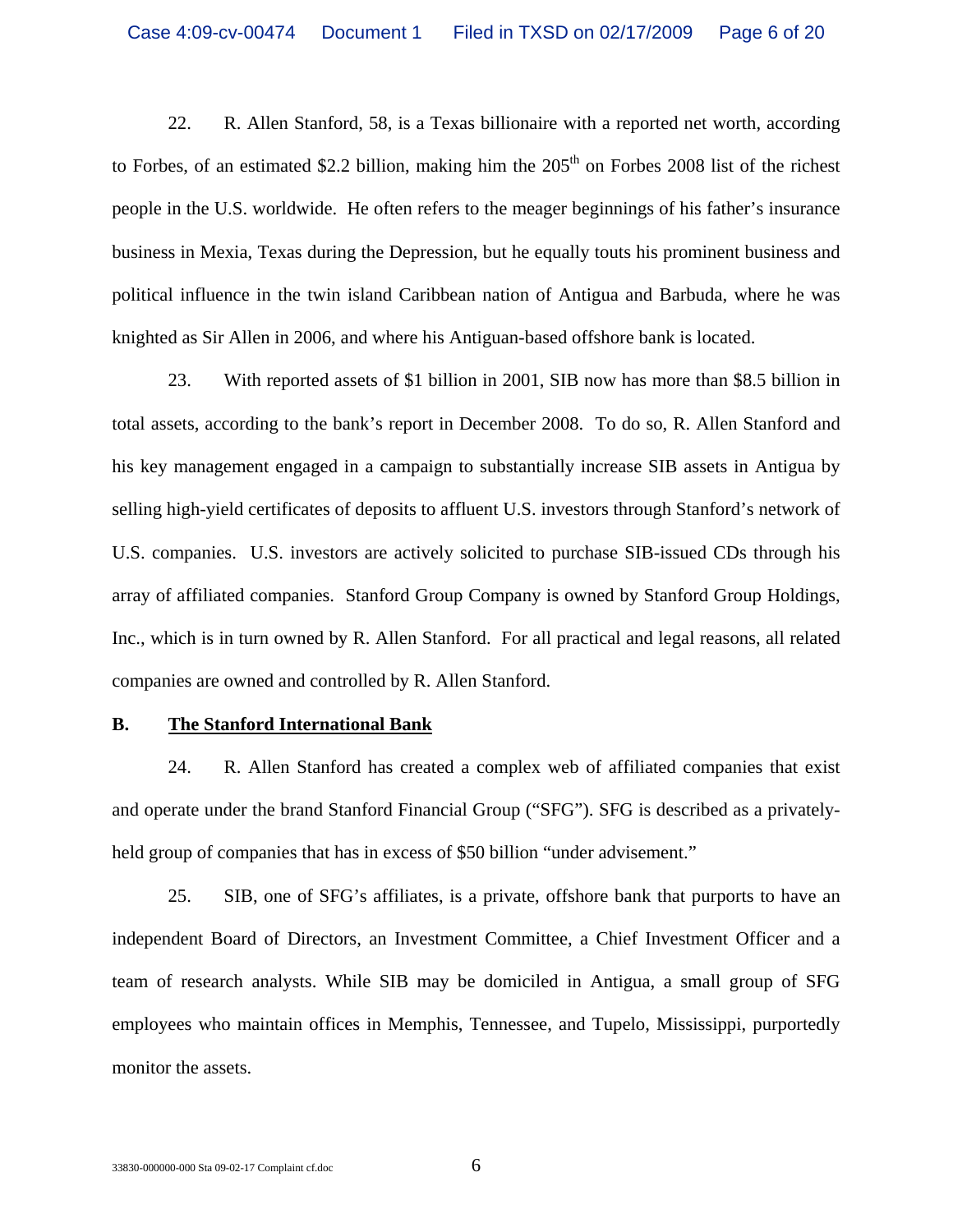26. SIB, an Antiguan bank charted under the laws of the sovereign nation of Antigua and Barbuda, boasts in its promotional literature that "deposit safety" is its "number one priority." Acting in concert with Stanford's U.S. based companies, the offshore bank taps into the lucrative U.S. investor market through the conduit of Stanford Group Companies ("SGC"), and its 29 affiliated offices throughout the U.S. In all cases, SGC aggressively pushed its advisors to sell the SIB CD's program and rewarded them handsomely for their success.

#### **C. SGC rushes to fill the SIB coffers**.

27. Among the platform of financial products offered by SGC, the sale of SIB CDs offered the greatest incentive to financial advisors. The campaign involved direct pressure on the financial advisors to sell the foreign CDs, coupled with bonus incentives for employees who could generate the greatest number of deposits. The program was aptly named as "The Contest." An "SIB Scoreboard" was kept, listing each group's performance in meeting their quota, which determined the size of bonus they would receive.

28. From a 3% referral fee payable to SGC on every SIB CD sold, SGC advisers received a 1% commission if they sold \$2 million of SIB CDs in a quarter. They would also receive as much as a 1% trailing commission throughout the term of the CD if they maintained the \$2 million per quarter production hurdle. This commission structure provided a powerful incentive for SGC financial advisers to aggressively sell CDs to the U.S. investors, and was used extensively to recruit new advisors to SGC.

29. SGC aggressively expanded its number of financial advisors in the United States. Through this expansion, SIB's network of representatives who sold CD products grew substantially. According to the Annual Report and information provided to advisors, the total assets at SIB grew exponentially from 2001 to 2008: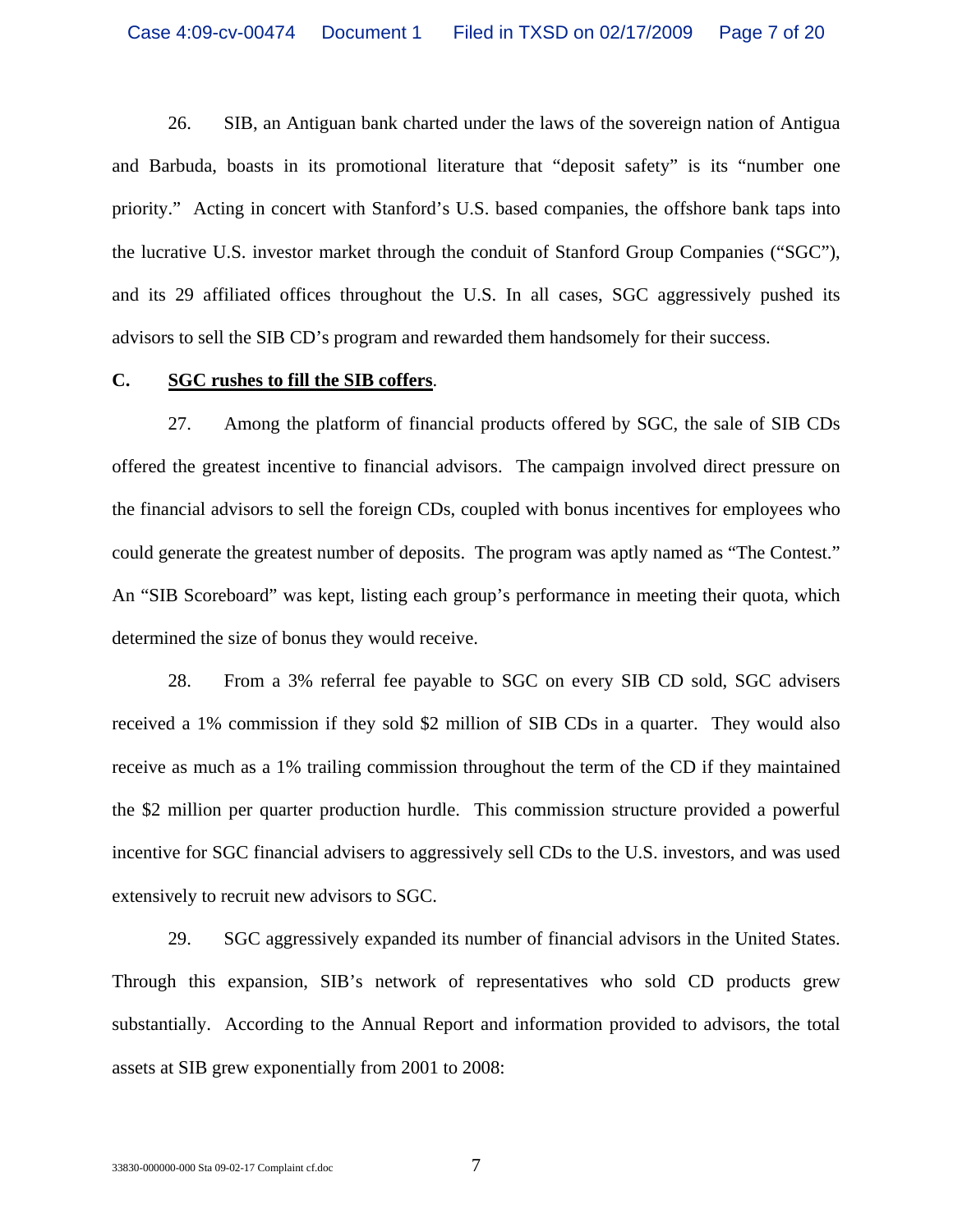1 Billion – July 2001 2 Billion – July 2003 ( $2<sup>nd</sup>$  Billion in 24 months) 3 Billion – December 2004 ( $3<sup>rd</sup>$  Billion in 17 months) 4 Billion – December 2005  $(4<sup>th</sup>$  Billion in 12 months) 5 Billion – October 2006 ( $5<sup>th</sup>$  Billion in less than 10 months)

By the end of 2007, SIB sold \$6.7 billion of CDs, and in its latest report of December 2008, SIB reports over 30,000 clients, representing \$8.5 billion in total assets.

30. SIB aggregated all funds from the sale of CDs, and purportedly reinvested those funds pursuant to an investment strategy monitored by a group of analysts in Memphis, Tennessee, who reported to senior investment officers. According to SIB's Annual Reports for 2005 and 2006, which were signed by R. Allen Stanford and James Davis, the bank invested customer deposits "in a well-balanced global portfolio of marketable financial instruments, namely U.S. and international securities and fiduciary placements."

31. SIB CD's are offered in three forms at varying terms: Fixed, Flex and Index Linked. Each CD offers a substantially higher rate of return compared to domestic certificates of deposit. For example, SIB offered 7.45% as of June 1, 2005, 7.878% as of March 20, 2006 for a fixed rate CD based on an investment of \$100,000.

32. SGC advisors who questioned how SIB could pay such high rates of return for CD's compared to U.S. banks were told that the bank's investment strategy had garnered consistently high investment returns on its portfolio. However, any attempts to discover the specifics of the investment portfolio were rebuffed, and advisors were summarily told that SIB could not disclose the details of its assets or portfolio managers, except to say that the assets were safe in a globally diversified portfolio that was capable of 90% liquidation within 48 hours.

33. To allay advisors' concerns, and facilitate sale of the foreign CDs, senior management at SGC and SIB had to create the appearance of a stable, liquid, and secure CD,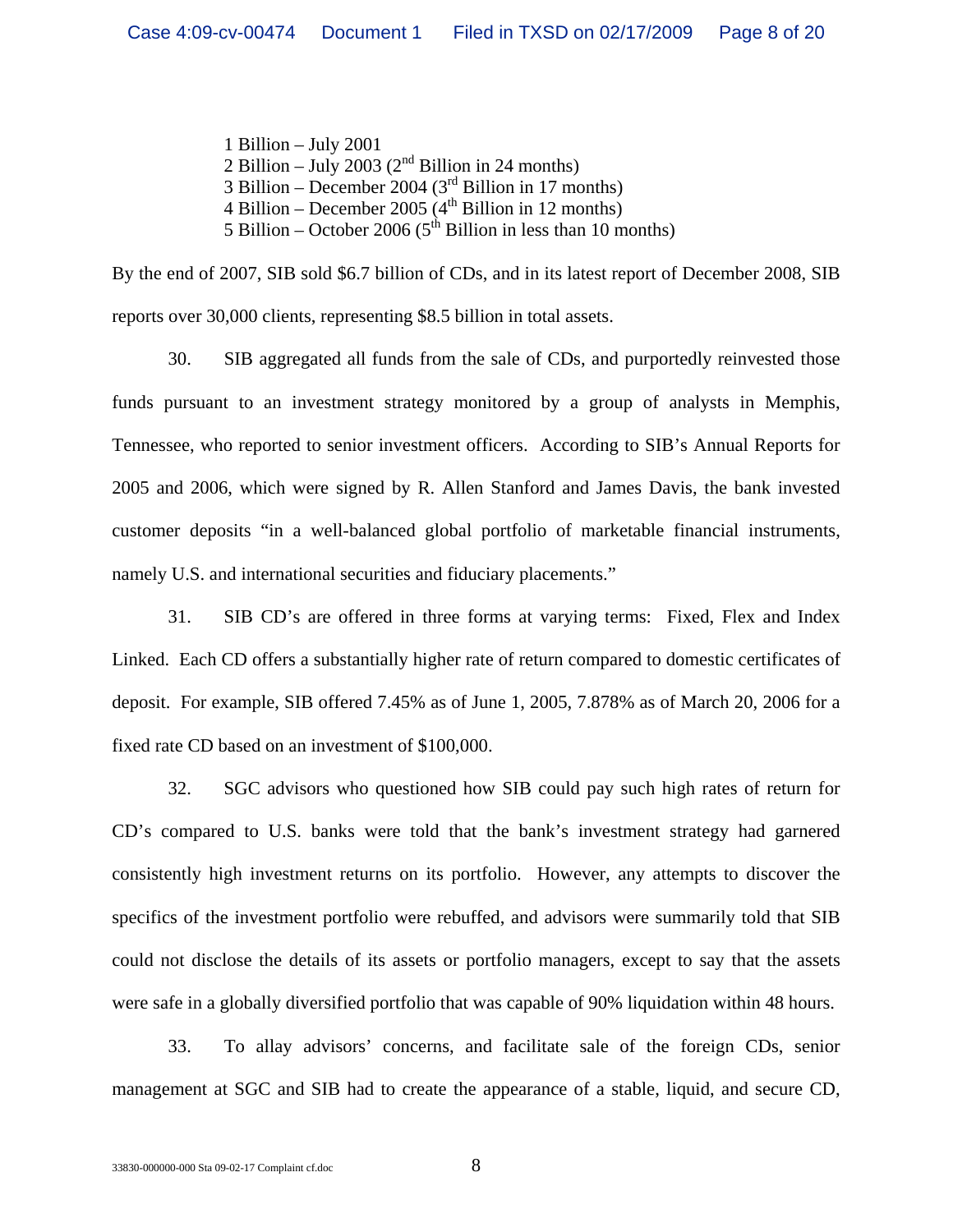comparable to the low risk associated with a familiar domestic CD. Advisors were deceived by senior management to make the following misrepresentations which operate as a fraud or a deceit on purchasers of the SIB CDs:

- CD is liquid, minimally leveraged, and can be redeemed at any time.
- SIB is strongly capitalized with R. Allen Stanford's own personal funds, and depositor security is the number one priority.
- The SIB investment portfolio was monitored by a team of analysts and consistently generates more investment return than is paid out in CD interest and expenses so that the principal is not really ever in jeopardy.
- The SIB CDs are secure because of insurance coverage from Lloyd's and other underwriters, and Excess FDIC.
- The SIB investment portfolio is overseen by a regulatory authority in Antigua, and an independent auditor who verified and audited financial statements of SIB.

34. These misrepresentations were false and misleading when made to customers who

purchased the SIB CDs.

# **D. SGC and SCM misrepresented performance results in its managed investment program.**

35. SGC/SCM induced clients, including non-accredited, retail investors, to invest in excess of \$1 billion in its managed investment program called "Stanford Allocation Strategies" ("SAS") by touting its track record of "historical performance." SGC/SCM highlighted the purported SAS track record in thousands of client presentation books.

36. SGC/SCM used these impressive, but fictitious, performance results to grow the SAS program from less than \$10 million in assets in 2004 to over \$1 billion in 2008.

37. SGC/SCM also used the SAS track record to recruit financial advisors away from legitimate advisory firms who had significant books of business.

38. SGC/SCM told investors that SAS has positive returns for periods in which actual SAS clients lost substantial amounts. For example, in 2000, actual SAS client returns ranged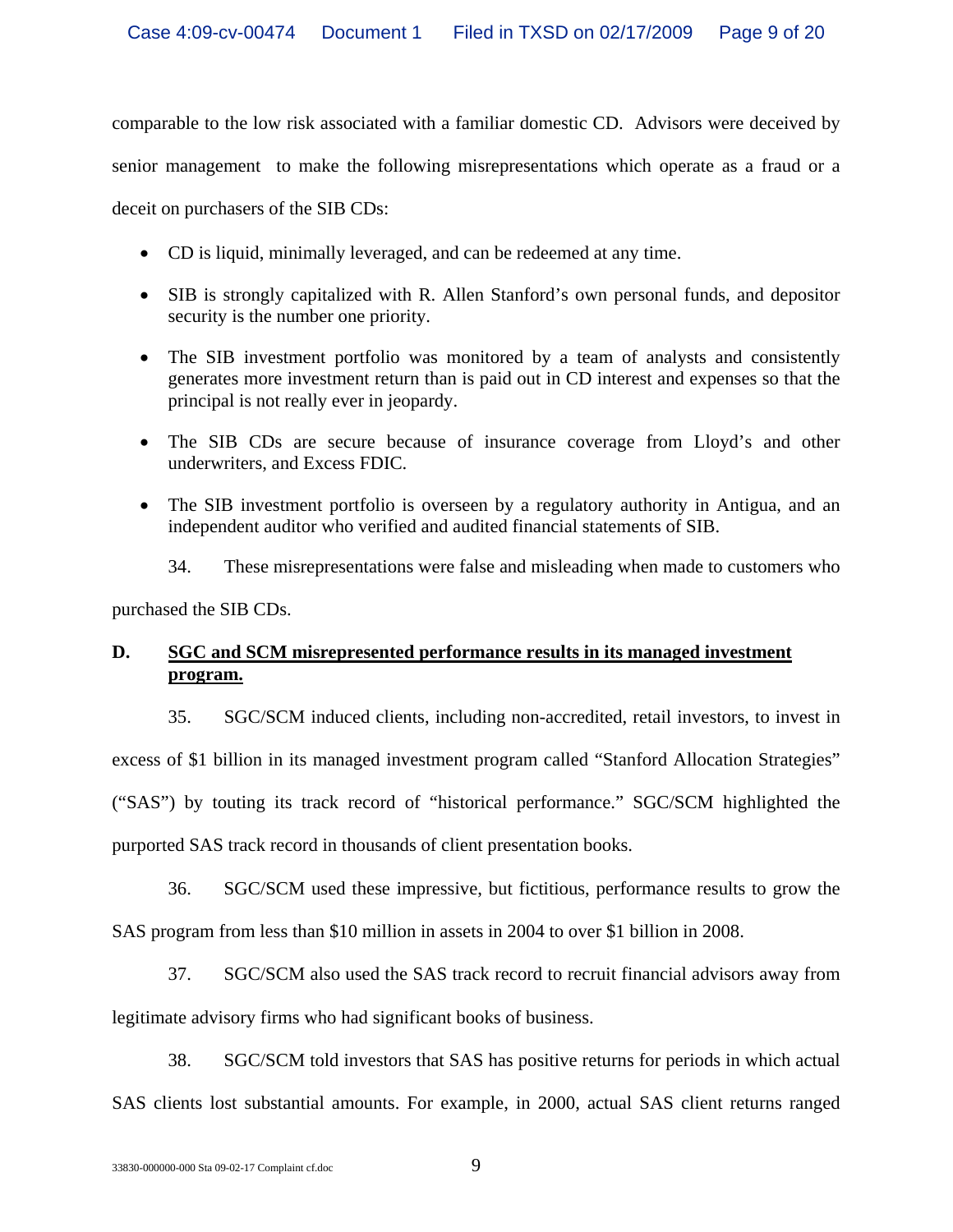from negative 7.5% to positive 1.1%. In 2001, actual SAS client returns ranged from negative 10.7% to negative 2.1%. And, in 2002, actual SAS client returns ranged from negative 26.6% to negative 8.7%. These return figures are all gross of SCM advisory fees ranging from 1.5% to 2.75%. Thus, Stanford's claims of substantial market out performance were blatantly false (*e.g*., a claimed return of 18.04% in 2000, when actual SAS investors lost as much *as* 7.5%).

39. SGC/SCM's management knew that the advertised SAS performance results were misleading and inflated. From the beginning, SCM management knew that the pre-2005 track record was purely hypothetical, bearing no relationship to actual trading. And, as early as November 2006, SGC/SCM investment advisors began to question why their actual clients were not receiving the returns advertised in pitch books.

40. In response to these questions, SGC/SCM hired an outside performance reporting expert, to review certain of its SAS performance results. In late 2006 and early 2007, the expert informed SGC/SCM that the performance results for the twelve months ended September 30, 2006 were inflated by as much as 3.4 percentage points. Moreover, the expert informed SGC/SCM managers that the inflated performance results included unexplained "bad math" that consistently inflated the SAS performance results over actual client performance. Finally, in March 2008, the expert informed SGC/SCM managers that the SAS performance results for 2005 were also inflated by as much as 3.25 percentage points.

41. Despite their knowledge of the inflated SAS returns, SGC/SCM management continued using the pre-2005 track record. In fact, in 2008 pitch books, they presented the backtested pre-2005 performance data under the heading "Historical Performance" and "Manager Performance" along side the audited 2005 through 2008 figures.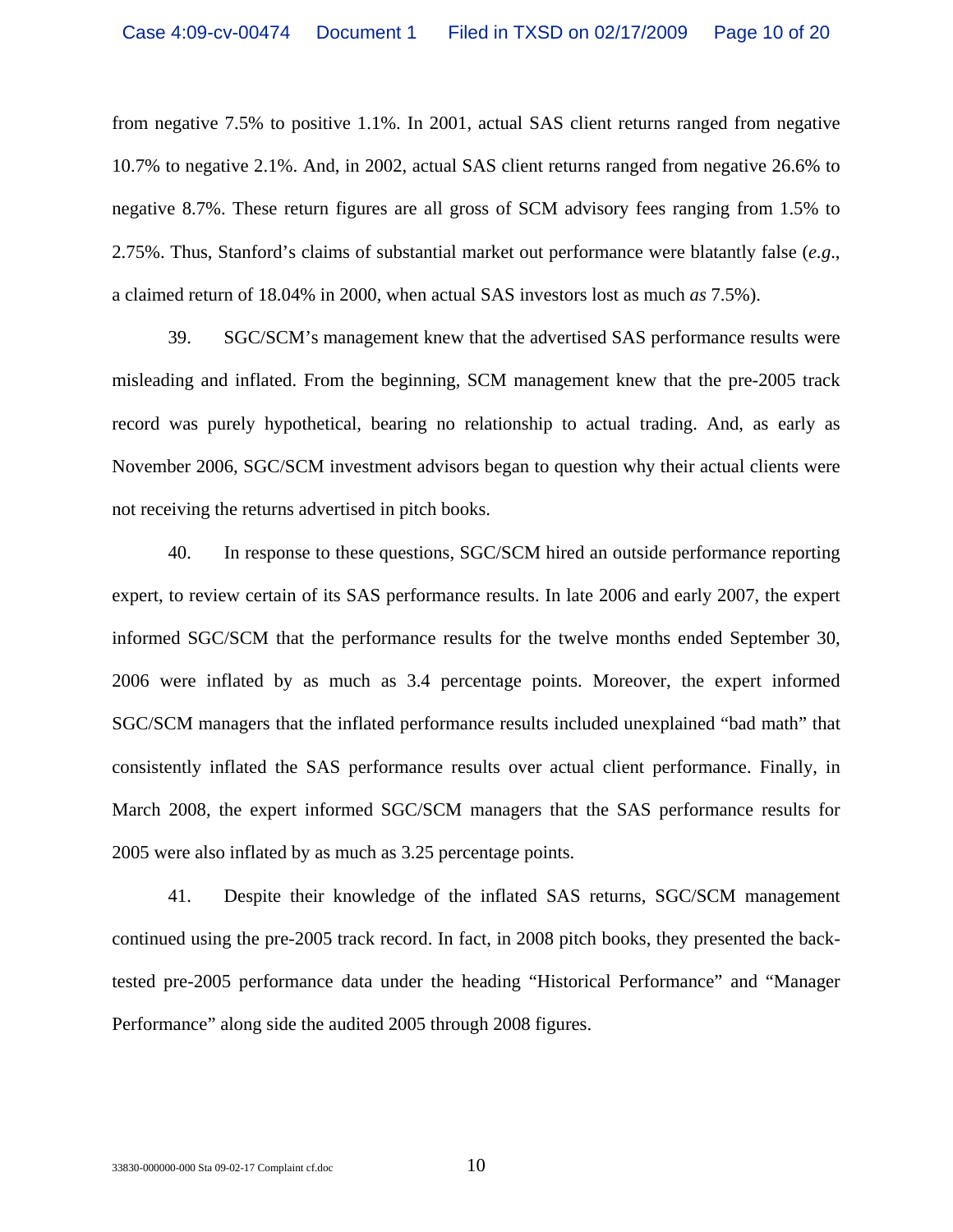42. Finally, SGC/SCM compounded the deceptive nature of the SAS track record by blending the back-tested performance with audited composite performance to create annualized 5 and 7 year performance figures that bore no relation to actual SAS client performance.

43. Other than the fees paid by SIB to SGC for the sale of the CD, SAS was the second most significant source of revenue for the firm. In 2007 and 2008, approximately \$25 million in fees from the marketing of the SAS program.

#### **CLASS REPRESENTATIVE CLAIMS**

44. Plaintiff Adams individually entrusted at least \$600,000 to Stanford for investment on his behalf based upon materially false and misleading information disseminated by Defendants, to the effect that Stanford was a legitimate enterprise engaged in the lawful brokerage and sale of investment securities, with the purported rates of return on investment.

45. In determining to invest further monies, Adams naturally, reasonably, and justifiably relied upon Defendants' misrepresentations in deciding to make such investment.

46. As a consequence of Defendants' fraud as alleged here, Adams has been damaged in an amount to be proven at trial.

47. Plaintiff Edrington individually entrusted at least \$400,000 to Stanford for investment on his behalf based upon materially false and misleading information disseminated by Defendants, to the effect that Stanford was a legitimate enterprise engaged in the lawful brokerage and sale of investment securities, with the purported rates of return on investment.

48. In determining to invest further monies, Edrington naturally, reasonably, and justifiably relied upon Defendants' misrepresentations in deciding to make such investment.

49. As a consequence of Defendants' fraud as alleged here, Edrington has been damaged in an amount to be proven at trial.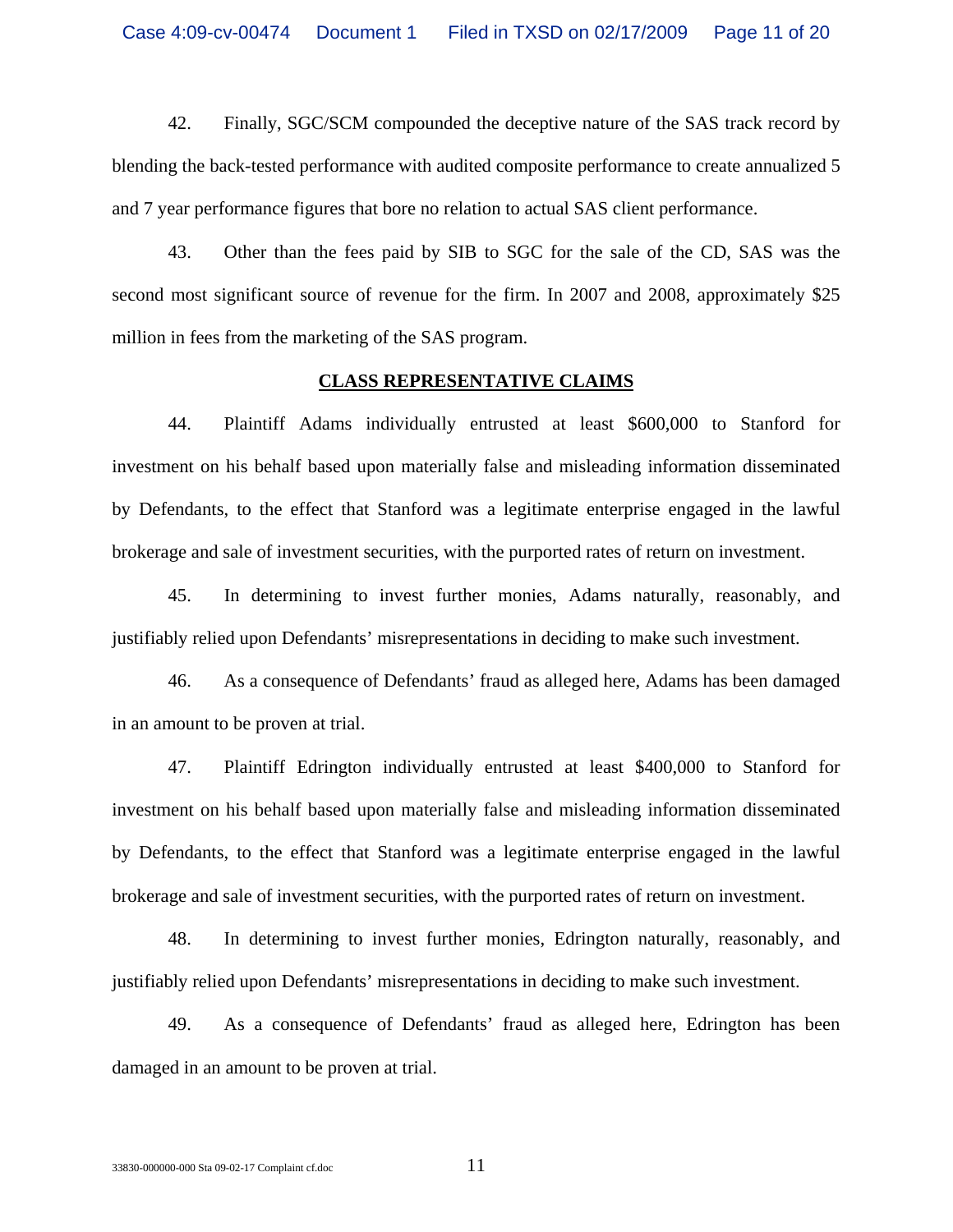50. Plaintiff Gomez individually entrusted at least \$250,000 to Stanford for investment on his behalf based upon materially false and misleading information disseminated by Defendants, to the effect that Stanford was a legitimate enterprise engaged in the lawful brokerage and sale of investment securities, with the purported rates of return on investment.

51. In determining to invest further monies, Plaintiff Gomez naturally, reasonably, and justifiably relied upon Defendants' misrepresentations in deciding to make such investment.

52. As a consequence of Defendants' fraud as alleged here, Plaintiff Gomez has been damaged in an amount to be proven at trial.

53. Plaintiff Hicks individually entrusted at least \$500,000 to Stanford for investment on his behalf based upon materially false and misleading information disseminated by Defendants, to the effect that Stanford was a legitimate enterprise engaged in the lawful brokerage and sale of investment securities, with the purported rates of return on investment.

54. In determining to invest further monies, Hicks naturally, reasonably, and justifiably relied upon Defendants' misrepresentations in deciding to make such investment.

55. As a consequence of Defendants' fraud as alleged here, Plaintiff Hicks has been damaged in an amount to be proven at trial.

#### **CLASS ACTION ALLEGATIONS**

56. Plaintiffs bring this action pursuant to Rules 23(a) and 23(b)(3) of the Federal Rules of Civil Procedure on behalf of the following:

a. All persons and/or entities who purchased securities and CDs sold by or through Defendant Stanford, or other selling agents affiliated with Stanford, from as early as the January 1, 2000 until February 17, 2009 inclusive (the "Class Period"), excluding Defendants and all officers and directors of Defendants during the Class Period (the "Class").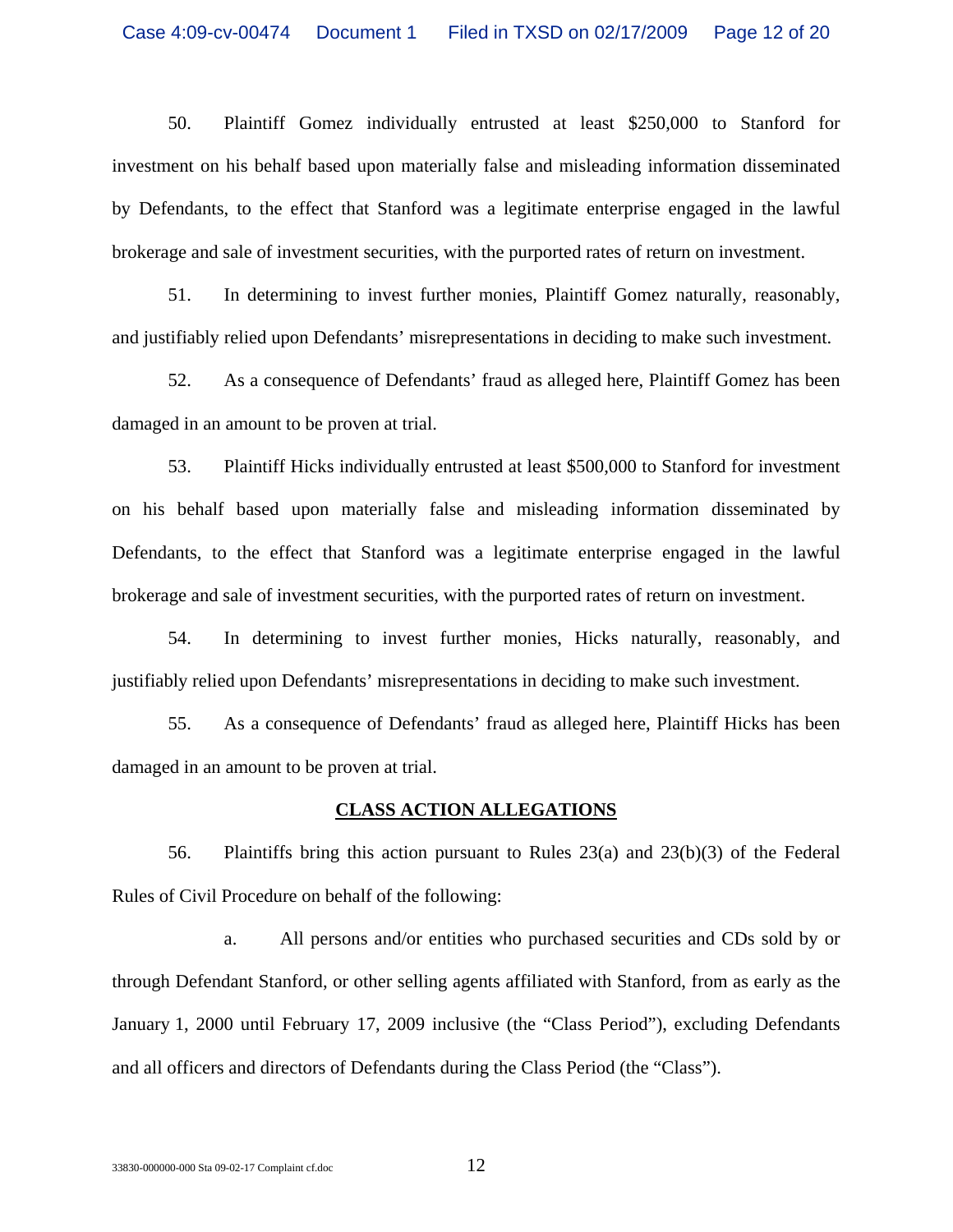b. Excluded from the Class are: (1) all persons or entities whose claims against Defendants with respect to securities purchased and invested by that person have been finally adjudicated, individually or on a classwide basis, in litigation or arbitration, before any court or arbitration tribunal; and, (2) all persons or entities who have entered into valid releases with Defendants covering all of the wrongs alleged in this Complaint. To the extent that any person has not had all of his claims with respect to securities purchased and invested in finally adjudicated or finally released, the Class includes said person(s), but only to the extent of unadjudicated and/or unreleased claims arising from damages suffered as a result of an investment in any of the Investments.

c. Also excluded from the Class are Defendants, members of the immediate family of any Defendant, and their legal representatives, heirs, successors or assigns.

d. The Class satisfies the requirements of Rule  $23(a)$  and  $23(b)(3)$ , Federal Rules of Civil Procedure:

- *Numerosity.* During the Class Period, numerous different securities were sold to 30,000 or more individuals and/or entities. The number of the Class members is estimated to be in the thousands.
- *Typicality.* The losses to Plaintiffs were caused by the same events and courses of conduct that give rise to the claims of the other members of the Class.
- *Common Questions.* Among the questions of law and fact common to the Class are:
	- (a) whether Defendants violated Section 10b and Rule 10b-5 of the Securities Exchange Act of 1934, 15 USC § 78a, fraudulently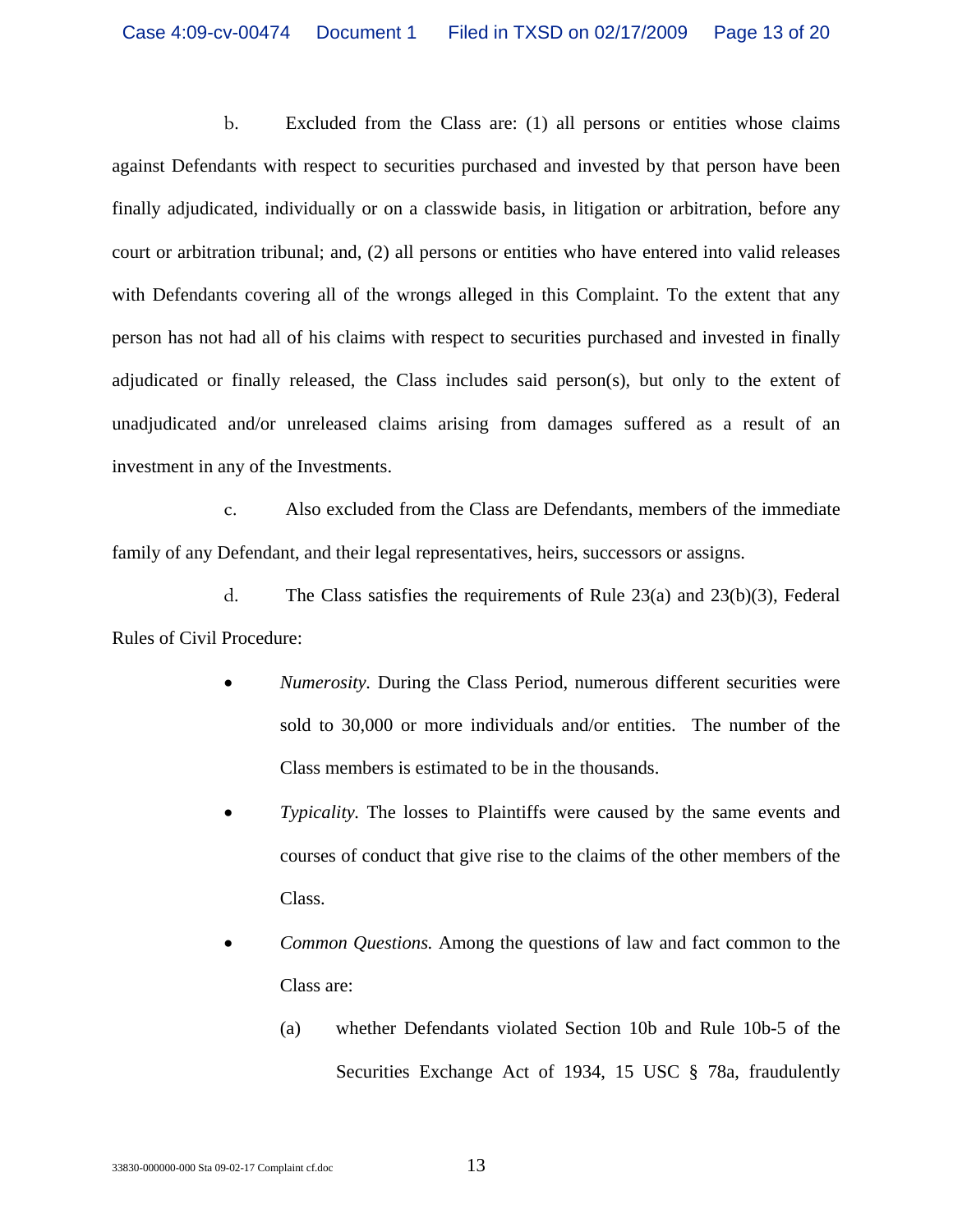inducing Plaintiffs and the Class to purchase investments marketed by Stanford through the use of materially false and misleading Monthly Account Statements, sales materials and oral presentations;

- (b) whether Defendants violated the provisions of the Securities Exchange Act Section 10(b) and Rule 10b-5 by knowingly or with severe recklessness providing substantial assistance in connection with the violations of Securities Exchange Act Section 10(b) [15 U.S.C. § 78j(b)] and Rule 10b-5 [17 C.F.R. § 240.10b-5] alleged herein;
- (c) whether Defendants violated the provisions of the Securities Exchange Act Section 12 by knowingly or with severe recklessness communicating material misstatements and/or omissions that were disseminated by use of the means and instruments of transportation or communication in interstate commerce or of the mails; and
- (d) whether Defendants violated the provisions of the Securities Exchange Act Section 17(a) by knowingly or with severe recklessness (a) employing devices, schemes or artifices to defraud; (b) obtaining money or property by means of untrue statements of material fact or omissions to state material facts necessary in order to make the statements made, in light of the circumstances under which they were made, not misleading; and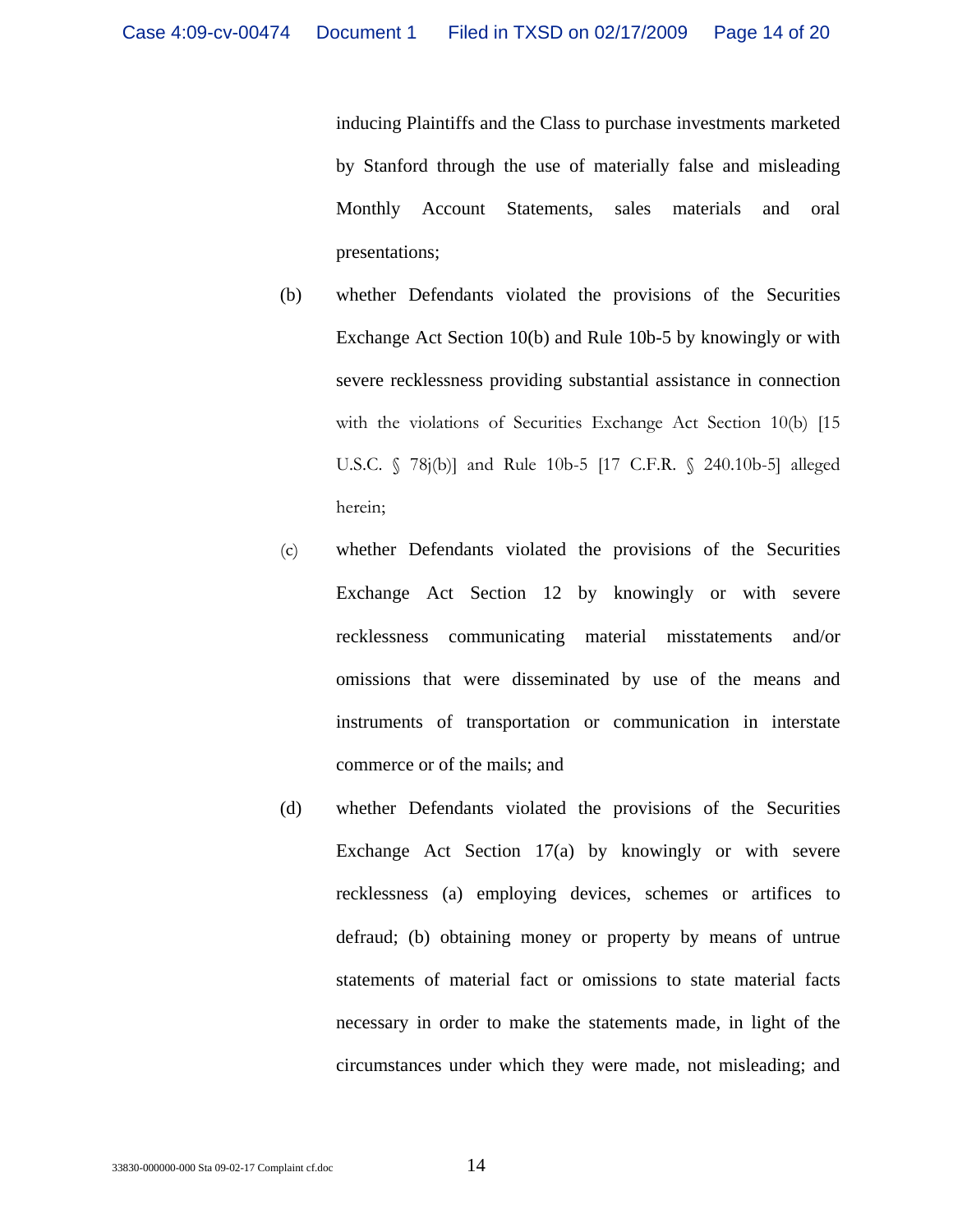(c) engaging in transactions, practices or courses of business which operate or would operate as a fraud or deceit.

- *Adequate Representation.* The representative Plaintiffs will fairly and adequately protect the interests of the Class. Plaintiffs have retained experienced counsel qualified in class action litigation that are competent to assert Class members' interests.
- *Superiority.* A class action is superior to other available methods for the fair and efficient adjudication of this controversy. Individual damages to any one investor may be relatively small, making the expense of non-class litigation prohibitive or impractical for Class members. Moreover, in light of the disclosures of the SEC, additional lawsuits are likely to be filed. An overall resolution is preferable to the result of inconsistent litigations dealing with individual investors.

## **CAUSES OF ACTION FIRST CLAIM**

## **FIRST CLAIM FOR RELIEF (Violations of** § **10(b) of the Securities Exchange Act and of Rule 10b-5)**

57. Plaintiffs repeat and reallege each and every allegation contained in the foregoing paragraphs as if set forth fully herein.

58. As more fully set forth in the factual allegations above, Defendants, through the use of the mails and the means and instrumentalities of interstate commerce, fraudulently induced Plaintiffs and the Class to purchase investments, being marketed by Stanford through the use of materially false and misleading Monthly Account Statements, sales materials and oral presentations.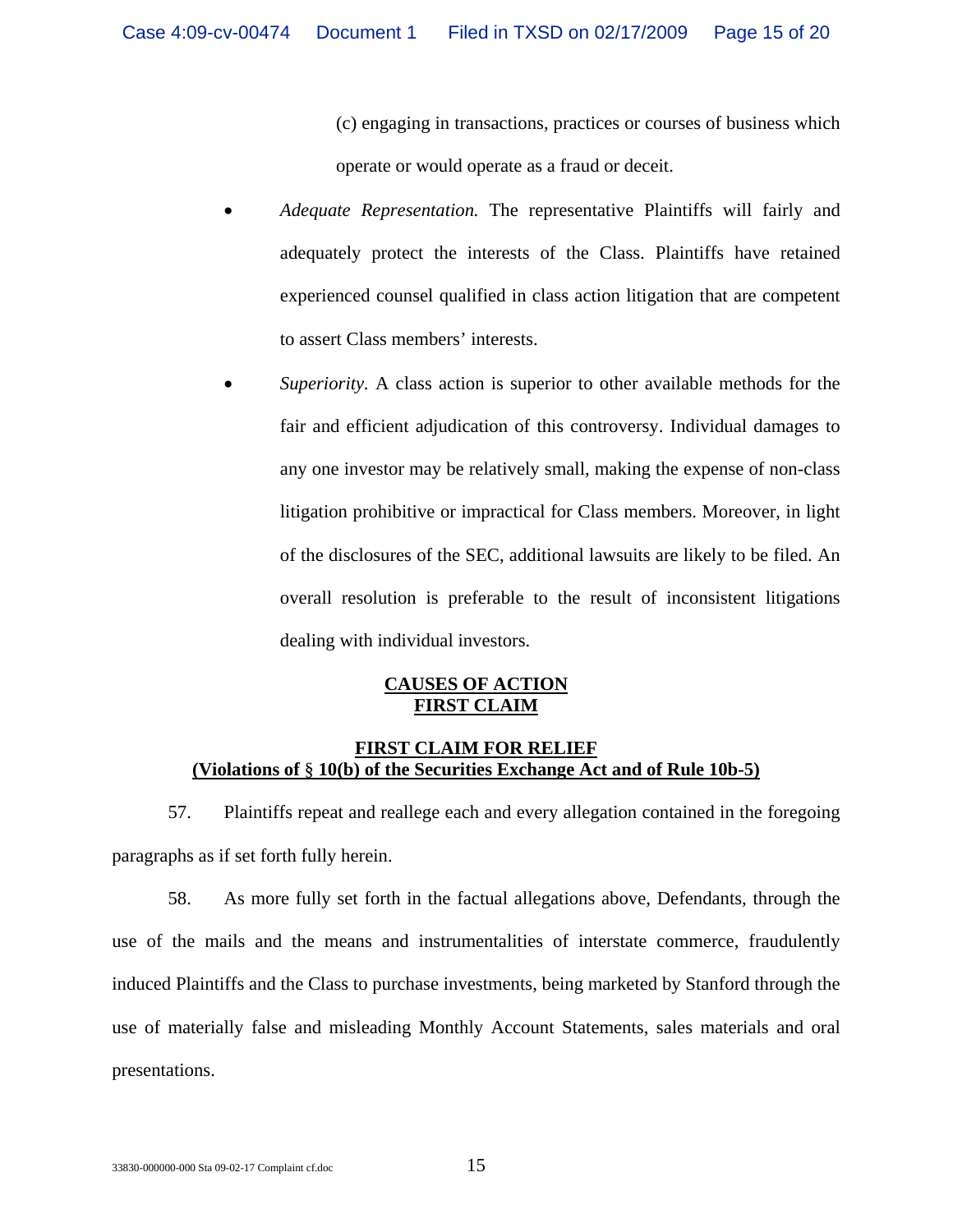59. Defendants knowingly transmitted to Plaintiffs and the Class and disseminated, directly and through its agents, materially false and misleading statements, as more fully described above, describing and recommending the purchase of the securities purchased by Plaintiffs and the Class.

60. At the time of the misstatements and omissions described above, Defendants knew or should have known that such statements were materially false and misleading and omitted facts required in order to make the statements made, in light of the circumstances under which they were made, not misleading, but knowingly or recklessly made such statements to Plaintiffs and the Class in order to induce them to purchase the investments.

61. Plaintiffs and the Class reasonably relied upon the information provided to them and statements made by Stanford and its agents recommending the purchase of the securities. At the time of such investments, Plaintiffs and the Class had no knowledge that the information and recommendations provided by Defendants contained material misstatements and omissions.

62. Plaintiffs and the Class would not have purchased the securities but for the materially false and misleading information provided to them by Defendants.

63. As a result of their investments, Plaintiffs and the Class have been damaged and their original investment capital has been substantially depleted.

## **SECOND CLAIM AS TO STANFORD, DAVIS, COMEAUX, PARRISH AND PENDERGEST-HOLT Aiding and Abetting Violations of Securities Exchange Act Section 10(b) and Rule 10b-5**

64. Plaintiffs repeat and reallege each and every allegation contained in the foregoing paragraphs as if set forth fully herein.

65. In addition to violating the provisions of the Securities Exchange Act Section 10(b) and Rule 10b-5, Stanford, Davis, Pendergest-Holt, Comeaux, and Green, in the manner set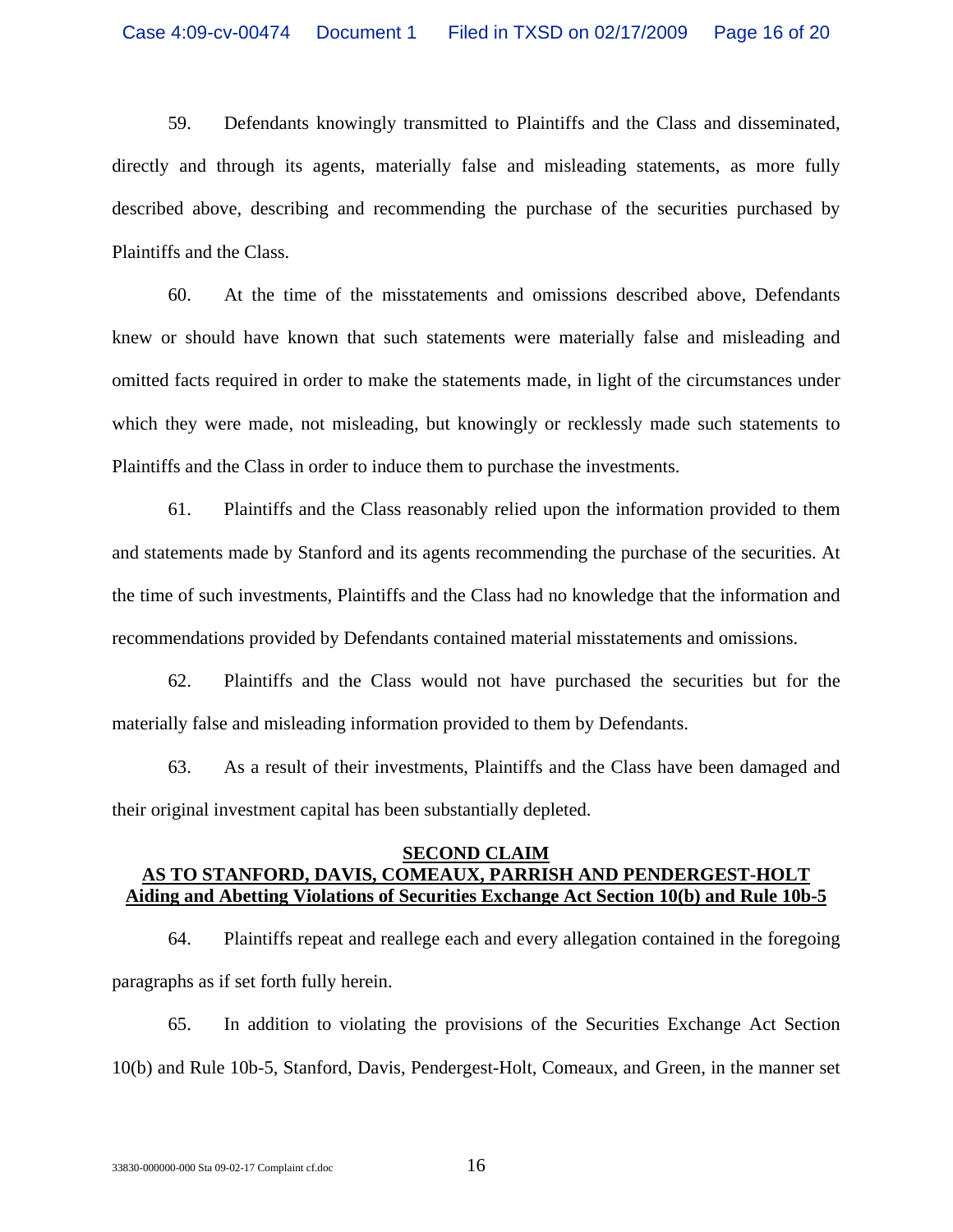forth above, knowingly or with severe recklessness provided substantial assistance in connection with the violations of Securities Exchange Act Section 10(b) [15 U.S.C. § 78 $j(b)$ ] and Rule 10b-5 alleged herein.

66. For these reasons, Stanford, Davis, Pendergest-Holt, Comeaux, and Green aided and abetted violations of Section 10(b) of the Exchange Act [15 U.S.C. § 78j(b)] and Rule 10b-5.

## **THIRD CLAIM (Violations of Section 12 of the Securities Act)**

67. Plaintiffs repeat and reallege each and every allegation contained in the foregoing paragraphs as if set forth fully herein.

68. Defendants sold the securities to Plaintiffs by means of oral and written communications, which contained material misstatements and/or omissions and were disseminated by use of the means and instruments of transportation or communication in interstate commerce or of the mails.

69. Plaintiffs and the Class, without knowledge of the falsity of Defendants' statements and of the material omissions in the written materials provided by Defendants including, but not limited to, Monthly Account Statements and other misrepresentations made by Defendants, as described above, and reasonably believing such statements to be true and complete, purchased investments from Defendants.

70. Plaintiffs and the Class would not have purchased the investments but for the materially false and misleading information provided to them by Defendants.

71. By virtue of the foregoing, Plaintiffs and the Class have been damaged and are entitled to damages and other relief for Defendants' violations of Section 12 of the Securities Act as alleged herein.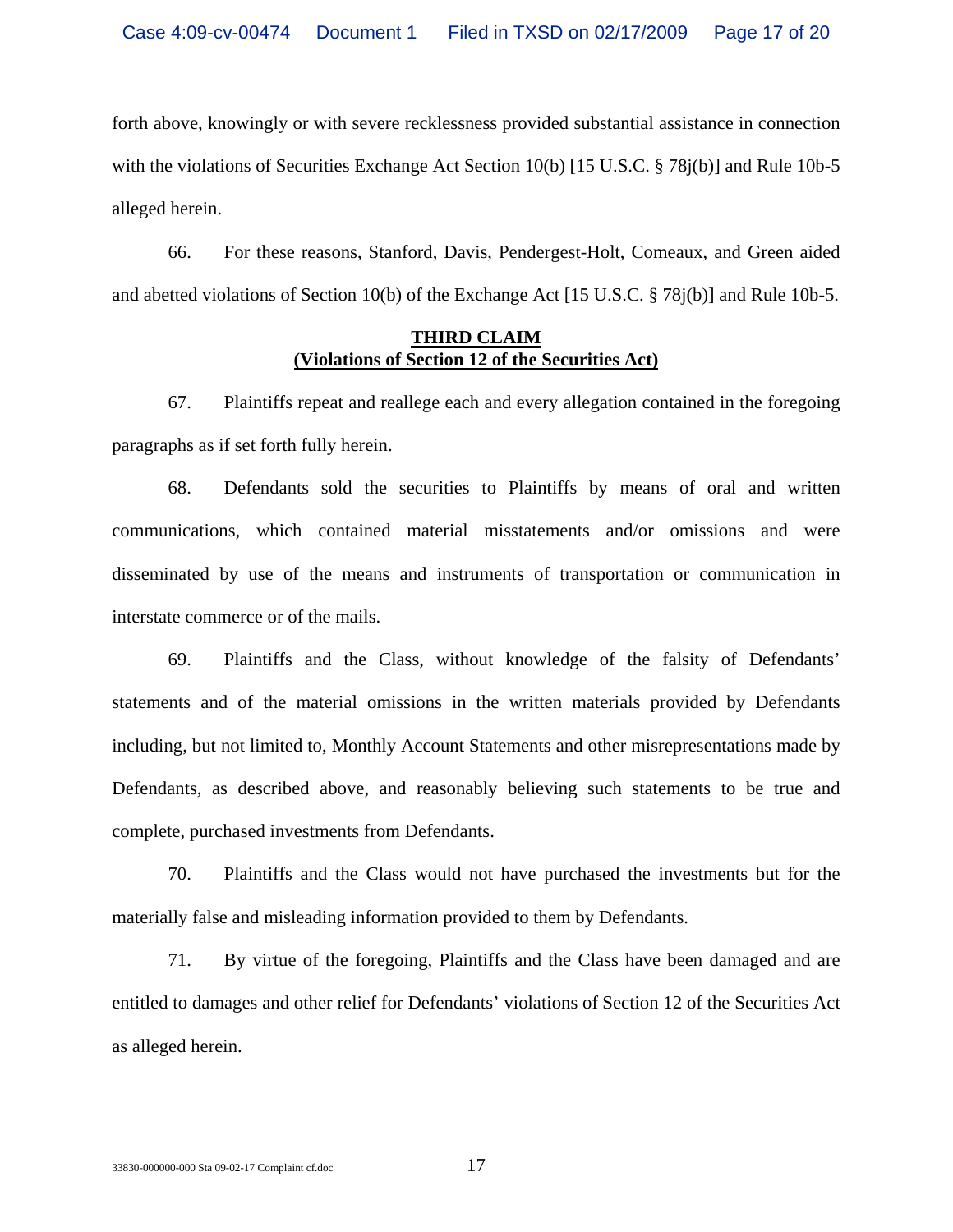## **FOURTH CLAIM Violations of Section 17(a) of the Securities Act**

72. Plaintiffs repeat and reallege each and every allegation contained in the foregoing paragraphs as if set forth fully herein.

73. Defendants, directly or indirectly, singly or in concert with others, in the offer and sale of securities, by use of the means and instruments of transportation and communication in interstate commerce and by use of the mails, have: (a) employed devices, schemes or artifices to defraud; (b) obtained money or property by means of untrue statements of material fact or omissions to state material facts necessary in order to make the statements made, in light of the circumstances under which they were made, not misleading; and (c) engaged in transactions, practices or courses of business which operate or would operate as a fraud or deceit.

74. As part of and in furtherance of this scheme, Defendants, directly and indirectly, prepared, disseminated or used contracts, written offering documents, promotional materials, investor and other correspondence, and oral presentations, which contained untrue statements of material fact and which omitted to state material facts necessary in order to make the statements made, in light of the circumstances under which they were made, not misleading.

75. Defendants made the referenced misrepresentations and omissions knowingly or grossly recklessly disregarding the truth.

76. For these reasons, Plaintiffs and the Class have been damaged, and are entitled to damages and other relief for Defendants' violation of Section 17(a) of the Securities Act as alleged herein..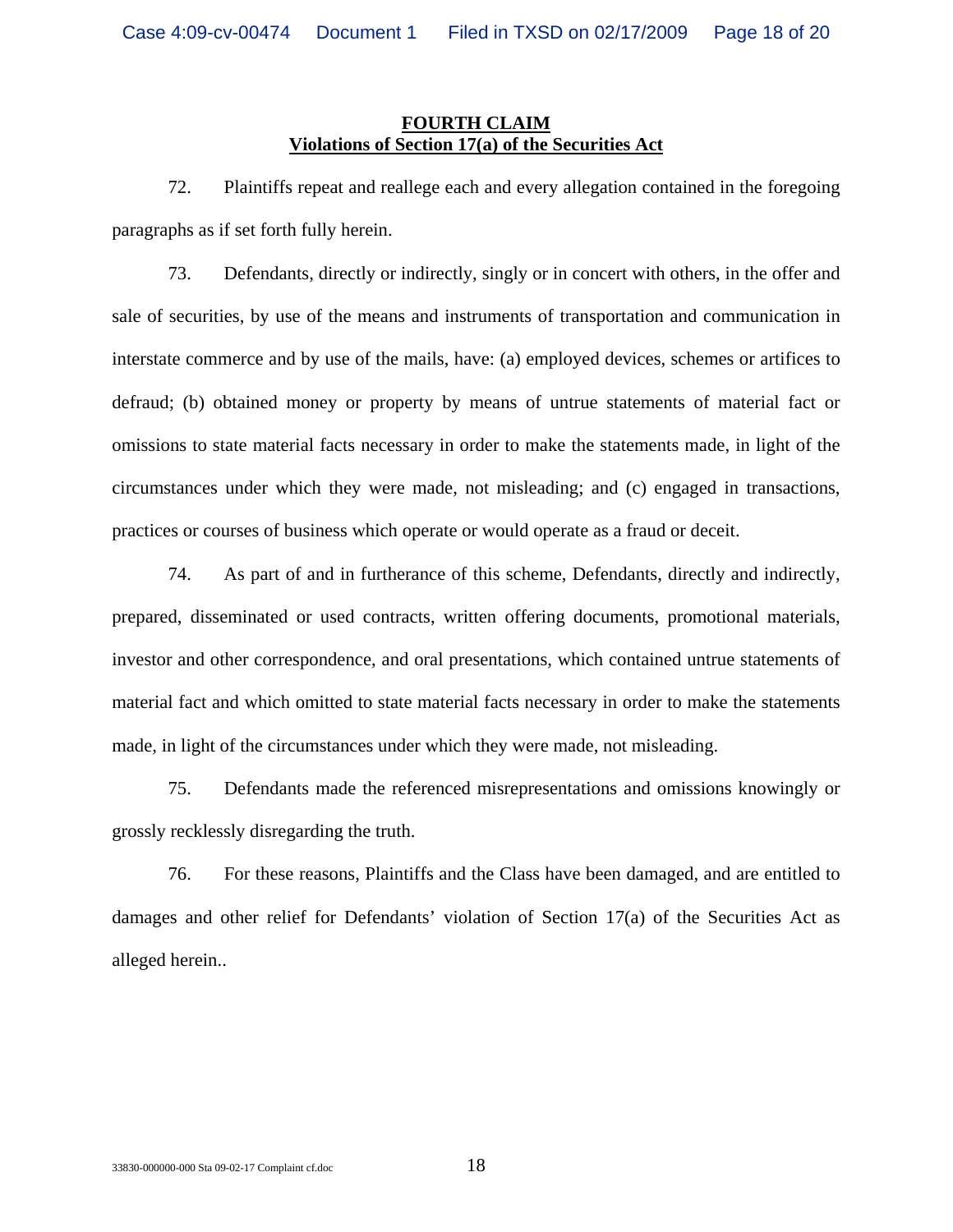## **PLAINTIFFS DEMAND TRIAL BY JURY**

**WHEREFORE,** Plaintiffs, on behalf of themselves and all others similarly situated, request the following procedural orders and demand judgment against Defendants, equitable relief and damages, as follows:

1. An order certifying the proposed class of investors, together with any necessary or appropriate subclasses, under Federal Rules of Civil Procedure Rule 23, and appointing Plaintiffs and their counsel to represent the Class;

2. Compensatory damages in an amount to be sufficient to compensate each Class member for their losses;

3. Consequential damages in an amount to be determined at trial;

4. Disgorgement and restitution of all earnings, profits, compensation and benefits received by Defendants as a result of their unlawful acts and practices;

5. Costs and disbursements of the action;

6. Reasonable attorneys' fees; and

7. Such other and further relief as this Court may deem just and proper.